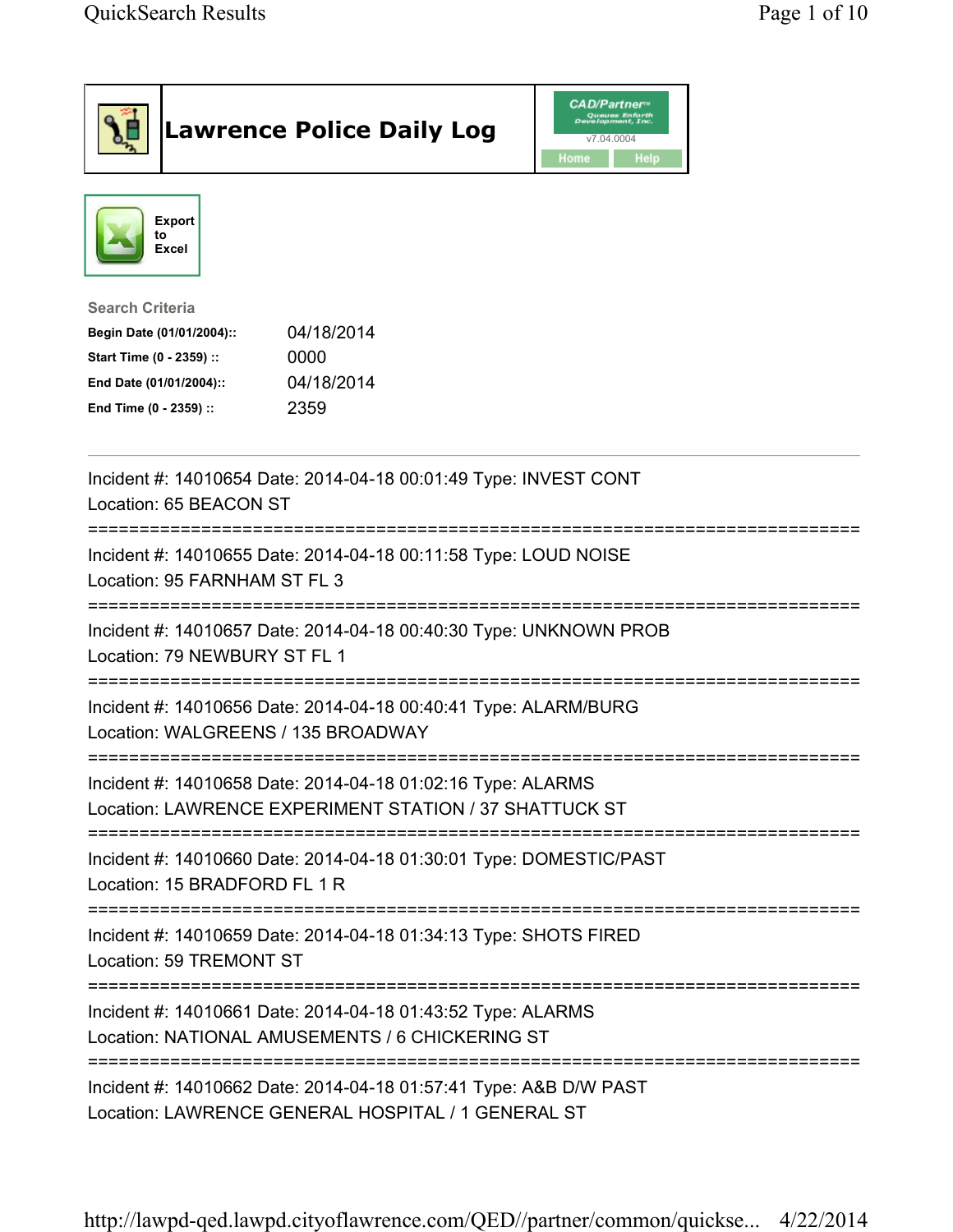=========================================================================== Incident #: 14010663 Date: 2014-04-18 02:13:37 Type: ALARMS Location: CEDAR CENTER / 37 CEDAR ST =========================================================================== Incident #: 14010664 Date: 2014-04-18 02:35:43 Type: SUS PERS/MV Location: 163 WEST ST =========================================================================== Incident #: 14010665 Date: 2014-04-18 03:54:34 Type: STOL/MV/PAS Location: 28 SUMMER ST =========================================================================== Incident #: 14010666 Date: 2014-04-18 04:43:20 Type: ALARMS Location: JACQUELINES GROCERY / 334 LOWELL ST =========================================================================== Incident #: 14010667 Date: 2014-04-18 05:25:42 Type: HIT & RUN M/V Location: 84 E HAVERHILL ST =========================================================================== Incident #: 14010668 Date: 2014-04-18 05:51:09 Type: MEDIC SUPPORT Location: 6 LENOX ST FL 3 =========================================================================== Incident #: 14010670 Date: 2014-04-18 05:58:47 Type: ALARMS Location: LHS / 70 N PARISH RD =========================================================================== Incident #: 14010669 Date: 2014-04-18 05:59:01 Type: ABAND MV Location: ANDOVER ST & COOLIDGE ST =========================================================================== Incident #: 14010671 Date: 2014-04-18 06:07:34 Type: ALARMS Location: SUBWAY / 160 WINTHROP AV =========================================================================== Incident #: 14010672 Date: 2014-04-18 06:42:16 Type: INVESTIGATION Location: 90 LOWELL ST =========================================================================== Incident #: 14010673 Date: 2014-04-18 06:43:11 Type: ALARMS Location: OLIVER SCHOOL / 183 HAVERHILL ST =========================================================================== Incident #: 14010674 Date: 2014-04-18 06:44:44 Type: HIT & RUN M/V Location: 202 S UNION ST =========================================================================== Incident #: 14010675 Date: 2014-04-18 07:10:15 Type: STOL/MV/PAS Location: 35 BASSWOOD ST =========================================================================== Incident #: 14010676 Date: 2014-04-18 07:58:39 Type: INVESTIGATION Location: MERRIMACK ST & C UNION ST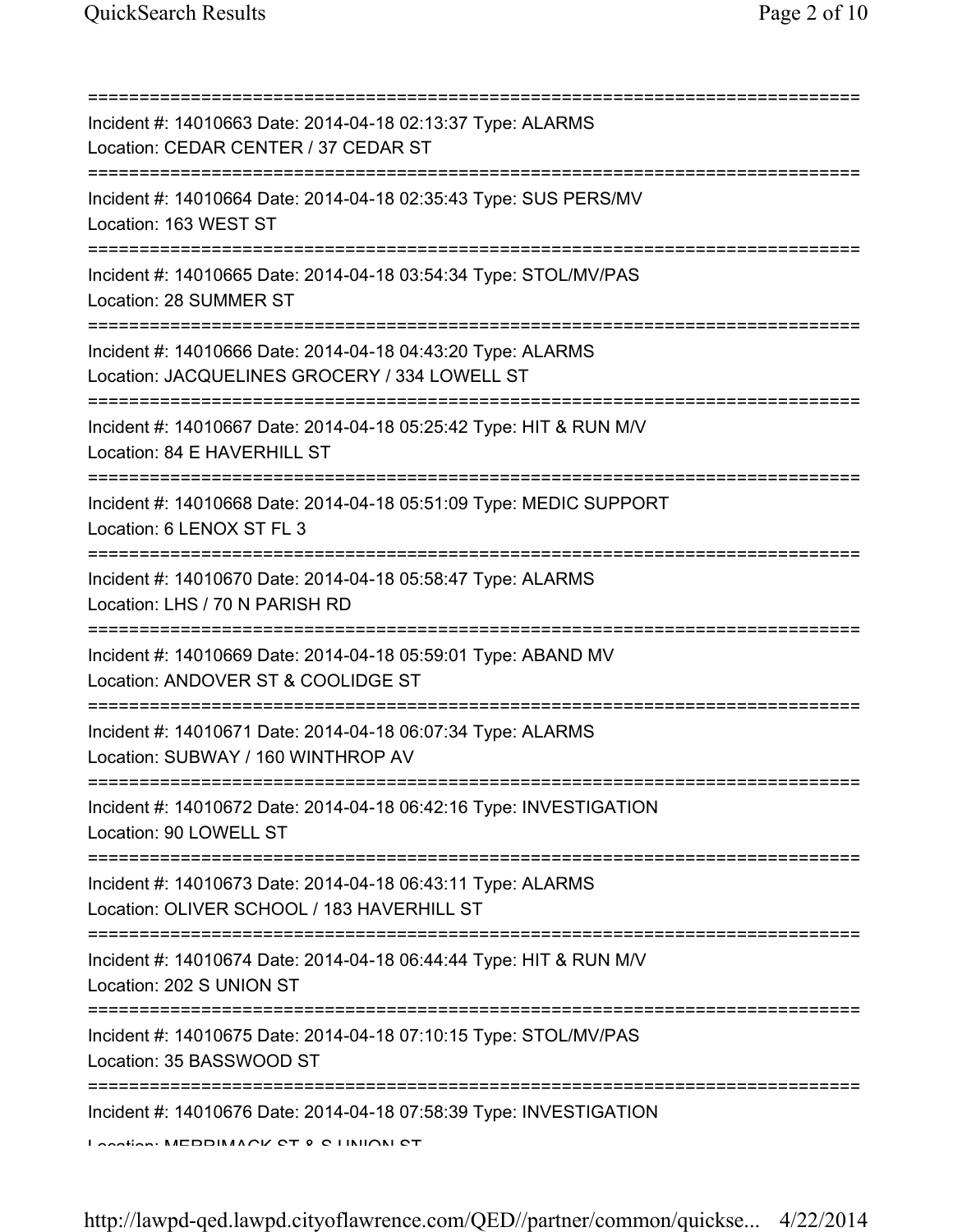=========================================================================== Incident #: 14010677 Date: 2014-04-18 08:00:09 Type: SUS PERS/MV Location: KRESS ST & WOODLAND ST =========================================================================== Incident #: 14010678 Date: 2014-04-18 08:19:51 Type: M/V STOP Location: COMMON ST & NEWBURY ST =========================================================================== Incident #: 14010679 Date: 2014-04-18 08:32:14 Type: ALARMS Location: NATIONAL AMUSEMENT / 141 WINTHROP AV =========================================================================== Incident #: 14010680 Date: 2014-04-18 08:44:56 Type: SUS PERS/MV Location: BROADWAY & PARK ST =========================================================================== Incident #: 14010681 Date: 2014-04-18 08:47:23 Type: MISSING PERS Location: 70 KNOX ST =========================================================================== Incident #: 14010682 Date: 2014-04-18 09:00:42 Type: STOL/MV/PAS Location: 9 ELM ST =========================================================================== Incident #: 14010683 Date: 2014-04-18 09:16:22 Type: STOL/MV/PAS Location: 204 WATER ST =========================================================================== Incident #: 14010684 Date: 2014-04-18 09:28:57 Type: STOL/MV/PAS Location: 17 CROSBY ST =========================================================================== Incident #: 14010685 Date: 2014-04-18 09:29:57 Type: TOW/REPOSSED Location: 435 BROADWAY =========================================================================== Incident #: 14010686 Date: 2014-04-18 09:33:47 Type: DISTURBANCE Location: 35 ROBINSON CT =========================================================================== Incident #: 14010687 Date: 2014-04-18 09:41:01 Type: B&E/MV/PAST Location: 11 SUMMER ST =========================================================================== Incident #: 14010688 Date: 2014-04-18 10:28:17 Type: KEEP PEACE Location: 65 BUNKERHILL ST =========================================================================== Incident #: 14010690 Date: 2014-04-18 10:30:52 Type: B&E/PAST Location: 83 WATER ST =========================================================================== Incident #: 14010689 Date: 2014-04-18 10:31:08 Type: 911 HANG UP Location: 22 IRENE ST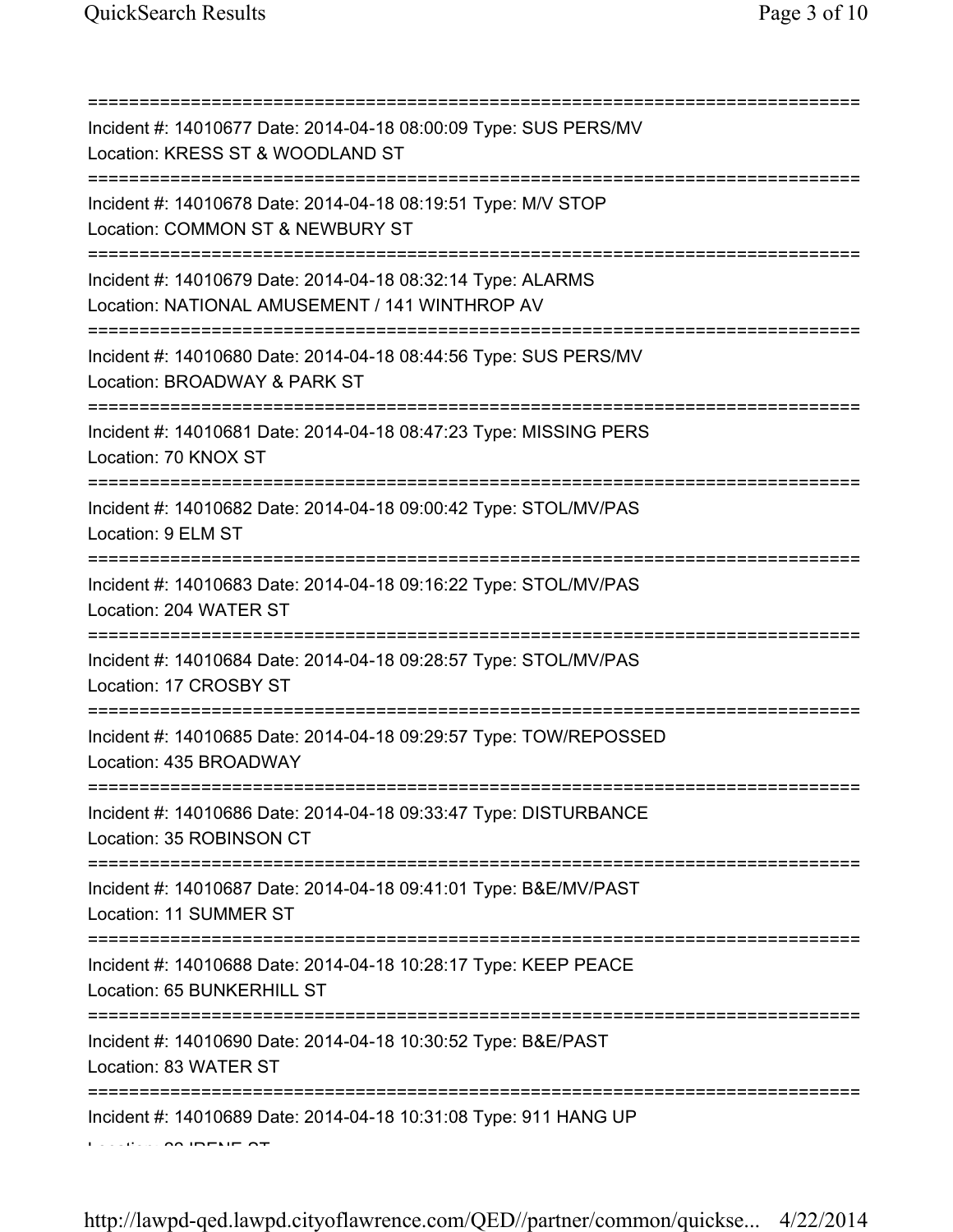=========================================================================== Incident #: 14010691 Date: 2014-04-18 10:36:13 Type: SHOTS FIRED Location: 76 TREMONT ST FL 1 =========================================================================== Incident #: 14010692 Date: 2014-04-18 10:50:25 Type: MAN DOWN Location: 355 BROADWAY FL REAR =========================================================================== Incident #: 14010693 Date: 2014-04-18 10:50:50 Type: ALARM/BURG Location: LEONARD SCHOOL / 60 ALLEN ST =========================================================================== Incident #: 14010694 Date: 2014-04-18 10:55:32 Type: ALARM/BURG Location: LEONARD SCHOOL / 60 ALLEN ST =========================================================================== Incident #: 14010695 Date: 2014-04-18 11:05:20 Type: TOW OF M/V Location: 8 EXETER ST =========================================================================== Incident #: 14010696 Date: 2014-04-18 11:09:39 Type: MEDIC SUPPORT Location: 265 ESSEX ST =========================================================================== Incident #: 14010697 Date: 2014-04-18 11:13:07 Type: LARCENY/PAST Location: 61 ROLLINS ST =========================================================================== Incident #: 14010698 Date: 2014-04-18 11:36:42 Type: TOW OF M/V Location: 36 FULTON ST =========================================================================== Incident #: 14010699 Date: 2014-04-18 11:44:51 Type: AUTO ACC/NO PI Location: ANDOVER ST & S UNION ST =========================================================================== Incident #: 14010700 Date: 2014-04-18 11:45:25 Type: BUILDING CHK Location: 80 ABBOTT ST =========================================================================== Incident #: 14010701 Date: 2014-04-18 11:49:15 Type: INVESTIGATION Location: 129 WATER ST =========================================================================== Incident #: 14010702 Date: 2014-04-18 11:50:17 Type: AUTO ACC/NO PI Location: HAVERHILL ST & MORTON ST =========================================================================== Incident #: 14010703 Date: 2014-04-18 11:56:04 Type: UNWANTEDGUEST Location: 29 MORTON ST FL 1 =========================================================================== Incident #: 14010704 Date: 2014-04-18 12:04:08 Type: HIT & RUN M/V Location: BANK OF AMERICA / ESSEX ST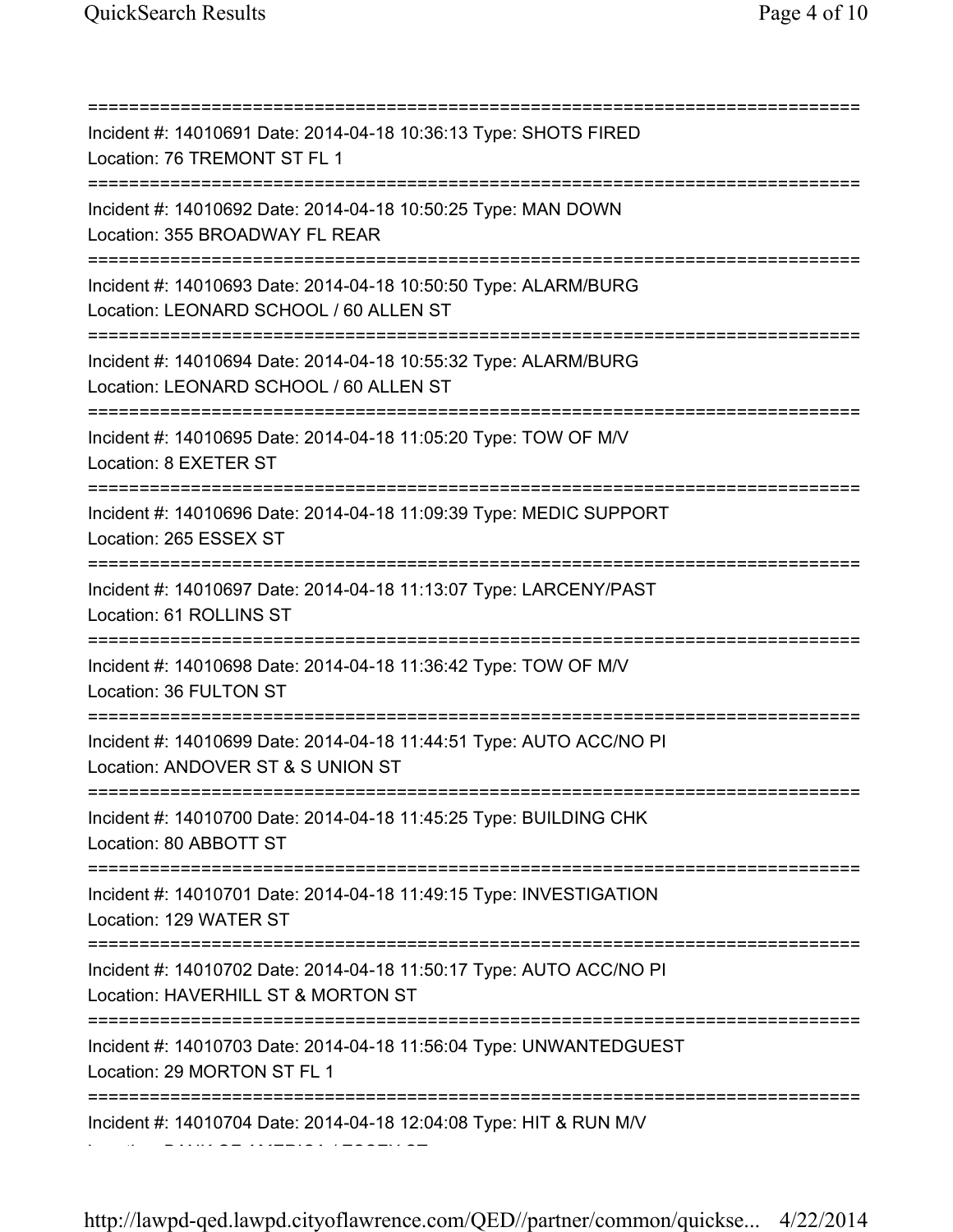=========================================================================== Incident #: 14010705 Date: 2014-04-18 12:09:03 Type: M/V STOP Location: 45 SALEM ST =========================================================================== Incident #: 14010706 Date: 2014-04-18 12:12:26 Type: LOST PROPERTY Location: S BROADWAY =========================================================================== Incident #: 14010707 Date: 2014-04-18 12:17:32 Type: RECOV/STOL/MV Location: 112 MARSTON ST =========================================================================== Incident #: 14010708 Date: 2014-04-18 12:30:26 Type: MAL DAMAGE Location: 5 JACKSON CT =========================================================================== Incident #: 14010709 Date: 2014-04-18 12:44:42 Type: RECOV/STOL/MV Location: 700 ESSEX ST =========================================================================== Incident #: 14010710 Date: 2014-04-18 12:47:14 Type: DRUG OVERDOSE Location: 10 WILLOW ST =========================================================================== Incident #: 14010711 Date: 2014-04-18 12:50:28 Type: DOMESTIC/PROG Location: 2 GRAINGER ST #APT 1 =========================================================================== Incident #: 14010712 Date: 2014-04-18 12:52:50 Type: INVESTIGATION Location: 37 PHILLIPS ST FL 3RDFL =========================================================================== Incident #: 14010713 Date: 2014-04-18 13:02:08 Type: ARREST Location: ELM ST & UNION ST =========================================================================== Incident #: 14010714 Date: 2014-04-18 13:11:26 Type: NOTIFICATION Location: 35 BASSWOOD ST FL 2NDFL =========================================================================== Incident #: 14010715 Date: 2014-04-18 13:31:22 Type: SUS PERS/MV Location: S UNION ST & SPRINGFIELD ST =========================================================================== Incident #: 14010716 Date: 2014-04-18 13:35:26 Type: ALARM/BURG Location: KAJOMA EXPRESS / 204 BROADWAY =========================================================================== Incident #: 14010717 Date: 2014-04-18 13:51:27 Type: AUTO ACC/NO PI Location: 233 LAWRENCE ST =========================================================================== Incident #: 14010718 Date: 2014-04-18 14:13:57 Type: STOLEN PROP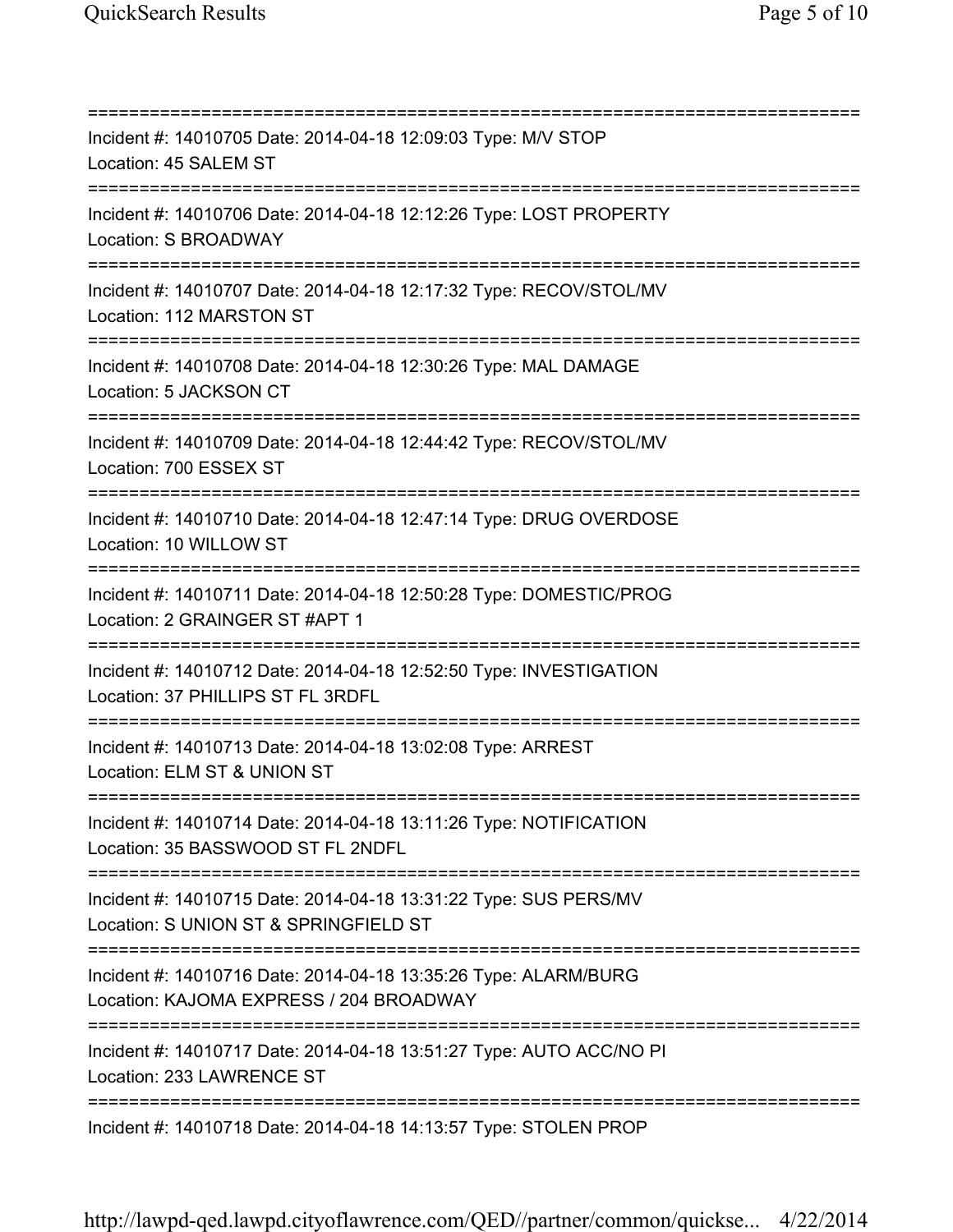=========================================================================== Incident #: 14010719 Date: 2014-04-18 14:31:52 Type: CK WELL BEING Location: 555 S UNION ST FL 2ND =========================================================================== Incident #: 14010720 Date: 2014-04-18 14:38:23 Type: SUICIDE ATTEMPT Location: 24 DUCKETT AV =========================================================================== Incident #: 14010721 Date: 2014-04-18 15:01:04 Type: ALARM/BURG Location: WALL RESD / 65 DURSO AV =========================================================================== Incident #: 14010722 Date: 2014-04-18 15:18:46 Type: UNWANTEDGUEST Location: 269 BROADWAY =========================================================================== Incident #: 14010723 Date: 2014-04-18 15:27:01 Type: NOISE ORD Location: 88 AMHERST ST =========================================================================== Incident #: 14010724 Date: 2014-04-18 15:27:21 Type: DOMESTIC/PROG Location: 47 AVON ST =========================================================================== Incident #: 14010725 Date: 2014-04-18 15:56:36 Type: FRAUD Location: 53 CROSS ST =========================================================================== Incident #: 14010726 Date: 2014-04-18 16:01:55 Type: ANIMAL COMPL Location: 426 RIVERSIDE DR =========================================================================== Incident #: 14010727 Date: 2014-04-18 16:02:58 Type: M/V STOP Location: ANDOVER ST & PARKER ST =========================================================================== Incident #: 14010728 Date: 2014-04-18 16:13:46 Type: B&E/PAST Location: JACKSON ST & METHUEN ST =========================================================================== Incident #: 14010729 Date: 2014-04-18 16:32:07 Type: B&E/PAST Location: 103 NEWBURY ST =========================================================================== Incident #: 14010730 Date: 2014-04-18 16:44:46 Type: AUTO ACC/UNK PI Location: TRIPOLI BAKERY INC / 106 COMMON ST =========================================================================== Incident #: 14010731 Date: 2014-04-18 16:48:42 Type: FRAUD Location: 426 LOWELL ST =========================================================================== Incident #: 14010732 Date: 2014-04-18 16:50:58 Type: AUTO ACC/NO PI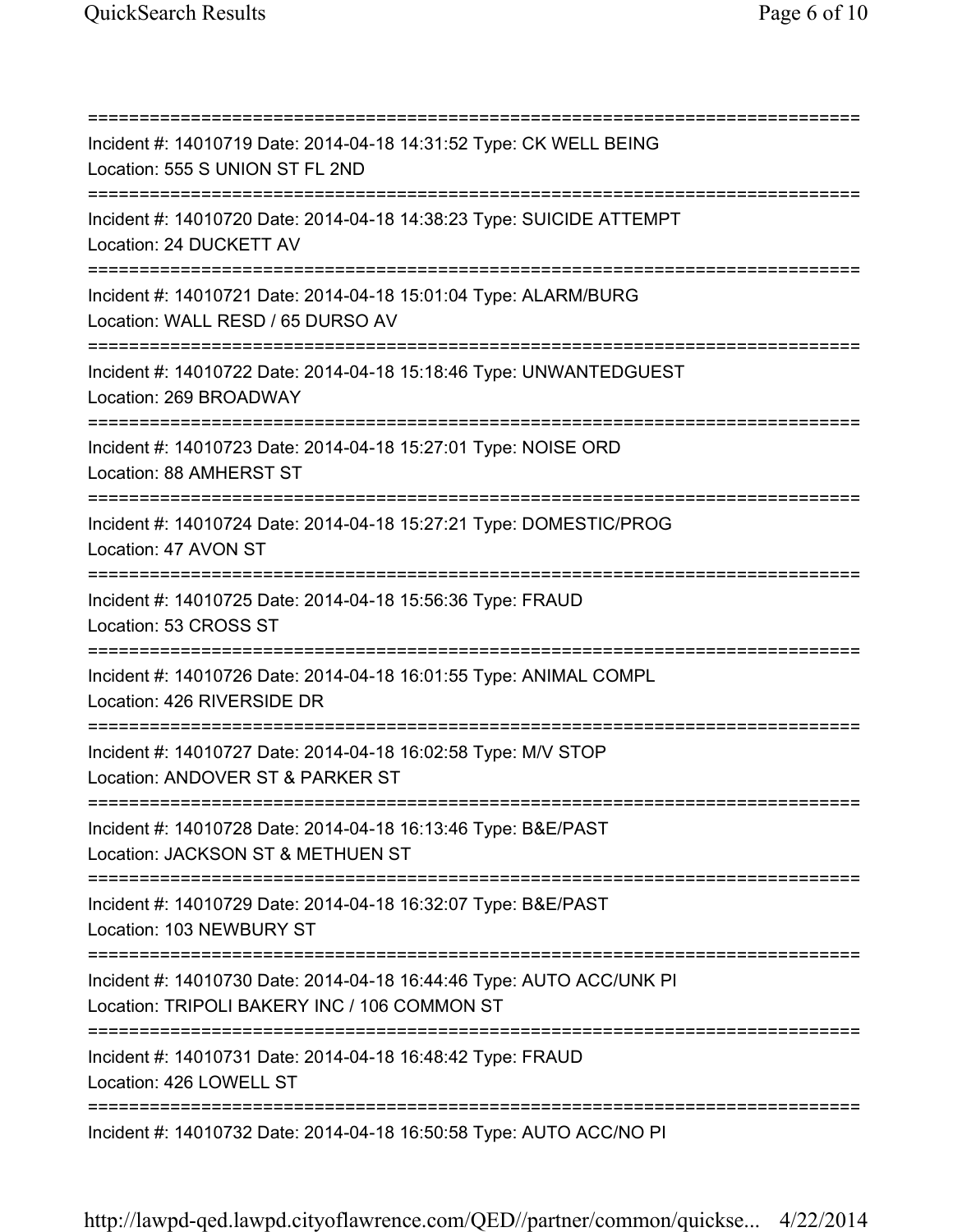Location: FRIENDLYS RESTAURANT / 227 WINTHROP AV =========================================================================== Incident #: 14010733 Date: 2014-04-18 16:53:14 Type: MEDIC SUPPORT Location: 226 BAILEY ST =========================================================================== Incident #: 14010734 Date: 2014-04-18 17:09:25 Type: B&E/MV/PAST Location: AMESBURY ST & COMMON ST =========================================================================== Incident #: 14010736 Date: 2014-04-18 17:34:24 Type: DISORDERLY Location: 46 CHESTNUT ST =========================================================================== Incident #: 14010735 Date: 2014-04-18 17:34:43 Type: UNKNOWN PROB Location: 53 WOODLAND ST FL 2 =========================================================================== Incident #: 14010737 Date: 2014-04-18 17:42:59 Type: DISTURBANCE Location: 344 HAMPSHIRE ST =========================================================================== Incident #: 14010738 Date: 2014-04-18 17:57:55 Type: SUS PERS/MV Location: ALDER ST =========================================================================== Incident #: 14010739 Date: 2014-04-18 18:02:26 Type: PARK & WALK Location: 381 HAVERHILL ST =========================================================================== Incident #: 14010740 Date: 2014-04-18 18:24:00 Type: NEIGHBOR PROB Location: 68 WEARE ST =========================================================================== Incident #: 14010741 Date: 2014-04-18 18:37:23 Type: AMBULANCE ASSSI Location: 383 HAVERHILL ST #32 FL 3 =========================================================================== Incident #: 14010742 Date: 2014-04-18 18:56:55 Type: RECOV/STOL/MV Location: 58 DORCHESTER ST =========================================================================== Incident #: 14010743 Date: 2014-04-18 19:00:46 Type: B&E/MV/PAST Location: 175 HAVERHILL ST =========================================================================== Incident #: 14010744 Date: 2014-04-18 19:04:55 Type: NEIGHBOR PROB Location: 76 WEARE ST =========================================================================== Incident #: 14010745 Date: 2014-04-18 19:11:05 Type: SUS PERS/MV Location: 45 BROADWAY =========================================================================== Incident #: 14010746 Date: 2014 04 18 19:12:24 Type: B&E/PAST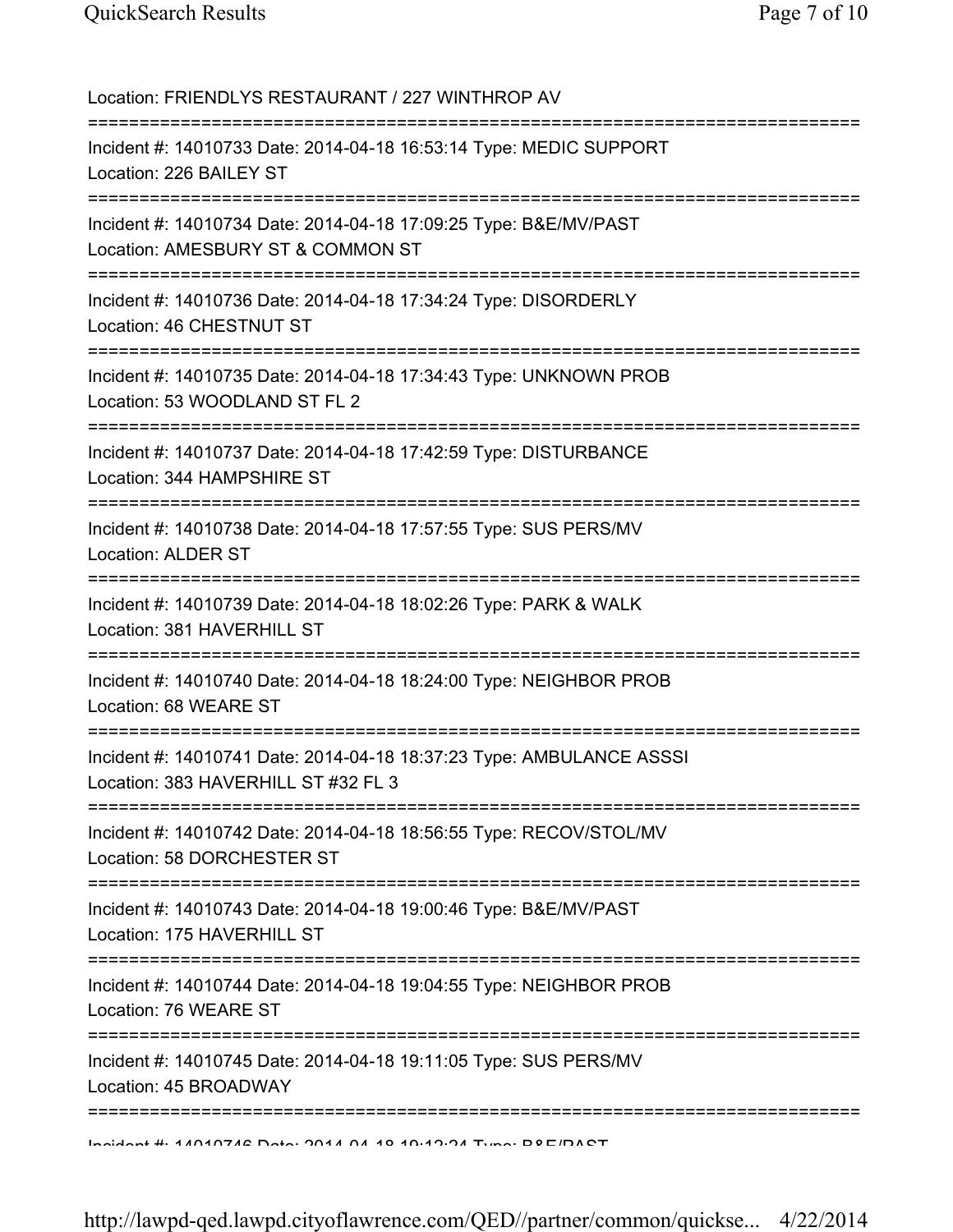Location: 8 YOUNG AV

| Incident #: 14010747 Date: 2014-04-18 19:13:42 Type: ALARM/BURG<br>Location: MORA RESIDENCE / 660 LOWELL ST |
|-------------------------------------------------------------------------------------------------------------|
| Incident #: 14010748 Date: 2014-04-18 19:32:45 Type: LOUD NOISE<br>Location: 68 E HAVERHILL ST              |
| Incident #: 14010749 Date: 2014-04-18 19:38:16 Type: B&E/PAST<br>Location: 61 KINGSTON ST FL 3              |
| Incident #: 14010750 Date: 2014-04-18 20:04:01 Type: B&E/MV/PAST<br>Location: 7 JACKSON TER                 |
| Incident #: 14010751 Date: 2014-04-18 20:08:54 Type: LOUD NOISE<br>Location: 293 WATER ST                   |
| Incident #: 14010752 Date: 2014-04-18 20:19:14 Type: LOUD NOISE<br>Location: 19 E HAVERHILL #REAR FL 1      |
| Incident #: 14010753 Date: 2014-04-18 20:24:02 Type: NOISE ORD<br>Location: 112 MARSTON ST #420             |
| Incident #: 14010754 Date: 2014-04-18 20:53:40 Type: B&E/MV/PAST<br>Location: 15 JACKSON ST                 |
| Incident #: 14010755 Date: 2014-04-18 20:55:52 Type: SUS PERS/MV<br>Location: GRAFTON ST & S UNION ST       |
| Incident #: 14010756 Date: 2014-04-18 21:09:44 Type: CHILD ABUSE<br>Location: 8 JACKSON CT                  |
| Incident #: 14010757 Date: 2014-04-18 21:16:07 Type: RECOV/STOL/MV<br>Location: E HAVERHILL ST & OAK ST     |
| Incident #: 14010758 Date: 2014-04-18 21:30:03 Type: AUTO ACC/NO PI<br>Location: 14 AMESBURY ST             |
| Incident #: 14010759 Date: 2014-04-18 21:39:42 Type: SUS PERS/MV<br>Location: 499 HAMPSHIRE ST              |
|                                                                                                             |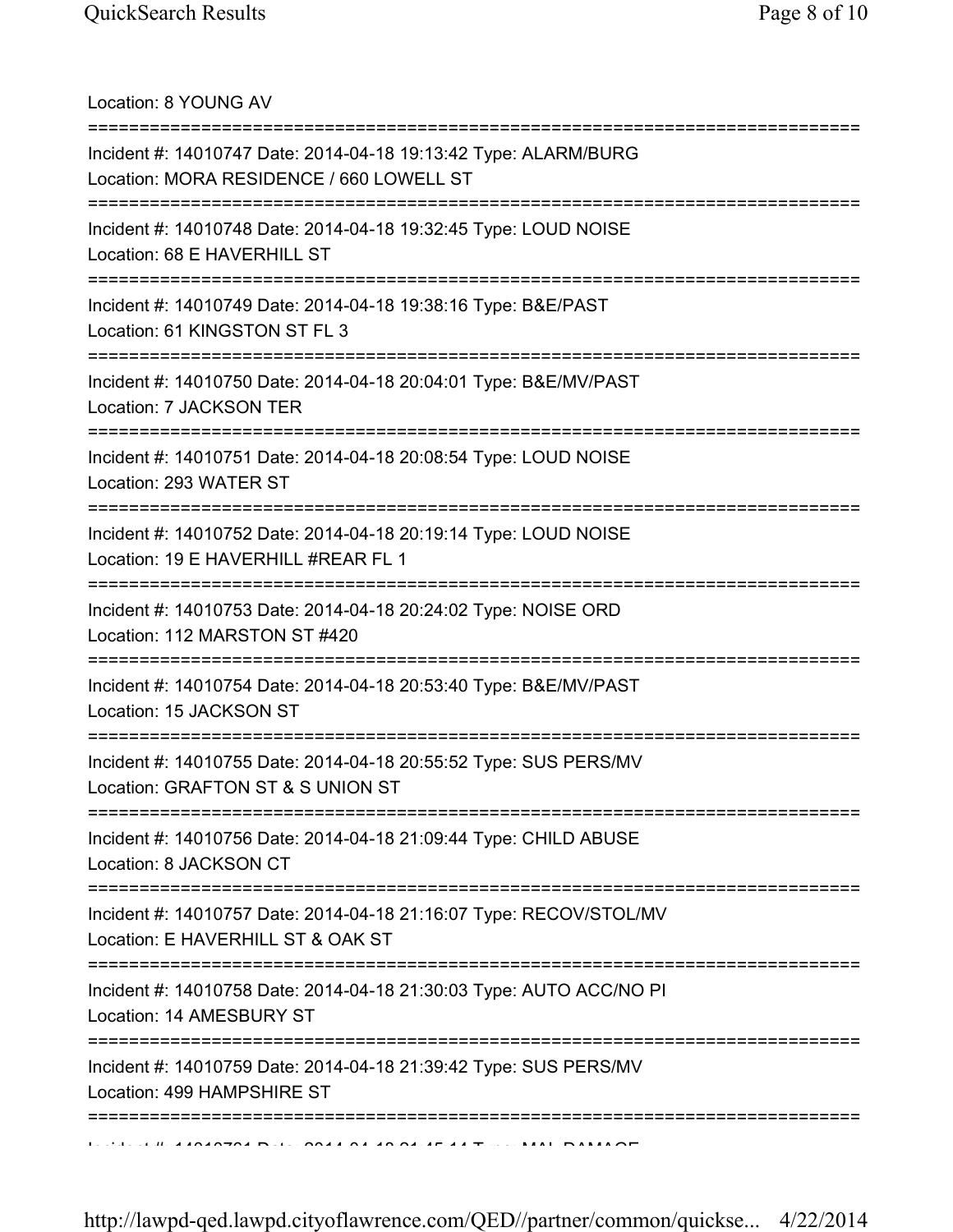| Location: 461 S BROADWAY FL 1                                                                                               |
|-----------------------------------------------------------------------------------------------------------------------------|
| Incident #: 14010760 Date: 2014-04-18 21:46:32 Type: FIGHT<br>Location: AVON ST & BELMONT ST                                |
| Incident #: 14010762 Date: 2014-04-18 21:52:24 Type: MV/BLOCKING<br>Location: 8 OAK ST                                      |
| Incident #: 14010763 Date: 2014-04-18 22:16:38 Type: WARRANT SERVE<br>Location: 161 SALEM ST                                |
| Incident #: 14010764 Date: 2014-04-18 22:17:56 Type: STOL/MV/PAS<br>Location: 52 SMITH ST                                   |
| Incident #: 14010765 Date: 2014-04-18 22:31:25 Type: AUTO ACC/NO PI<br>Location: HIGHGATE ST & RESERVOIR ST                 |
| Incident #: 14010766 Date: 2014-04-18 23:00:40 Type: ALARM/HOLD<br>Location: RESIDENCE; LUNA 9789753543 / 44 MELVIN ST #9-1 |
| Incident #: 14010767 Date: 2014-04-18 23:00:58 Type: B&E/MV/PAST<br>Location: LAWRENCE ST & METHUEN ST                      |
| Incident #: 14010768 Date: 2014-04-18 23:09:47 Type: DISTURBANCE<br>Location: 32 LAWRENCE ST                                |
| Incident #: 14010769 Date: 2014-04-18 23:26:55 Type: LARCENY/PAST<br>Location: BEACON BOYS & GIRLS CLUB / 71 DUCKETT AV     |
| Incident #: 14010770 Date: 2014-04-18 23:32:45 Type: B&E/MV/PAST<br>Location: BALI'S RESTURANT / 59 ESSEX ST                |
| Incident #: 14010771 Date: 2014-04-18 23:46:13 Type: LOUD NOISE<br>Location: 64 WATER ST FL 2                               |
| ------------------<br>Incident #: 14010772 Date: 2014-04-18 23:50:17 Type: FIGHT<br>Location: 187 NEWBURY ST                |
| Incident #: 14010773 Date: 2014-04-18 23:51:35 Type: STOL/MV/PAS<br>Location: 620 ESSEX ST                                  |
|                                                                                                                             |